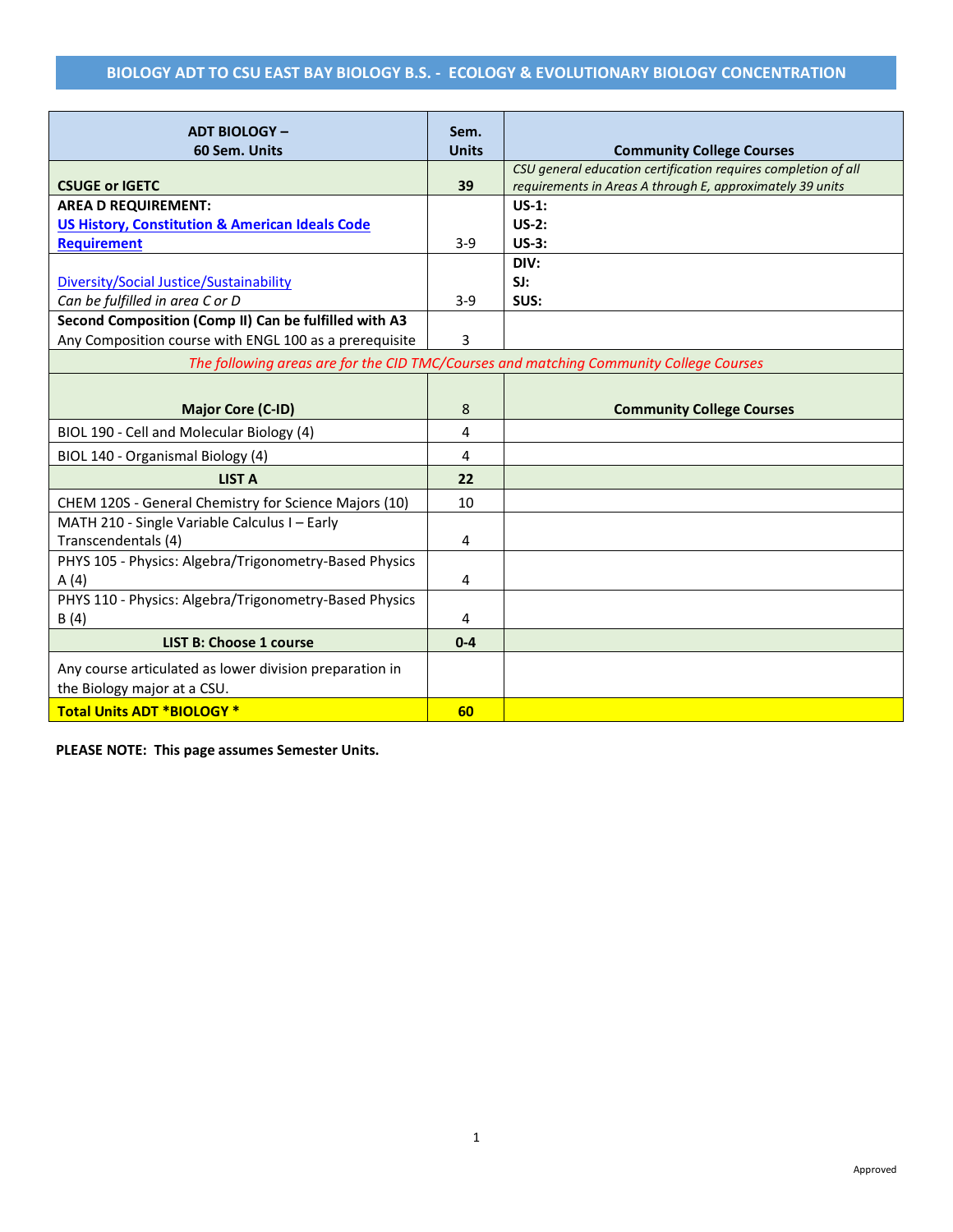| <b>CSUEB: BIOLOGICAL SCIENCES B.S.</b>                                                                                                                                      | <b>Semester</b>                 | <b>NOTES</b>                                                                                                                                                                                                                                                                                                                  |  |  |  |
|-----------------------------------------------------------------------------------------------------------------------------------------------------------------------------|---------------------------------|-------------------------------------------------------------------------------------------------------------------------------------------------------------------------------------------------------------------------------------------------------------------------------------------------------------------------------|--|--|--|
| Complete Degree in 60 Semester Units                                                                                                                                        | <b>UNITS</b>                    |                                                                                                                                                                                                                                                                                                                               |  |  |  |
| <b>GRADUATION REQUIREMENTS</b> These should be fulfilled at the Community College,<br>however if not taken at the Community College, they must be completed at CSU East Bay |                                 |                                                                                                                                                                                                                                                                                                                               |  |  |  |
| <b>US History, Constitution &amp; American Ideals</b>                                                                                                                       | $0-9$                           |                                                                                                                                                                                                                                                                                                                               |  |  |  |
| First Category US-1<br>1)                                                                                                                                                   | $0 - 3$                         |                                                                                                                                                                                                                                                                                                                               |  |  |  |
| Second Category US-2<br>2)                                                                                                                                                  | $0 - 3$                         |                                                                                                                                                                                                                                                                                                                               |  |  |  |
| Third Category US-3<br>3)                                                                                                                                                   | $0 - 3$                         |                                                                                                                                                                                                                                                                                                                               |  |  |  |
|                                                                                                                                                                             |                                 | These courses must be taken at CSU East Bay                                                                                                                                                                                                                                                                                   |  |  |  |
| <b>Upper Division GE</b>                                                                                                                                                    |                                 |                                                                                                                                                                                                                                                                                                                               |  |  |  |
| See catalog                                                                                                                                                                 | 9                               | <b>CSUEB COURSES</b>                                                                                                                                                                                                                                                                                                          |  |  |  |
|                                                                                                                                                                             |                                 | Please note: A minimum of three courses in the Upper Division General Education pattern must have a topic/learning outcome                                                                                                                                                                                                    |  |  |  |
|                                                                                                                                                                             |                                 | oriented toward one of the following topic areas (overlays): Diversity, Social Justice, or Sustainability.                                                                                                                                                                                                                    |  |  |  |
| Area B6 Upper Division Science course                                                                                                                                       | 3                               | Course:<br><b>OVERLAY:</b>                                                                                                                                                                                                                                                                                                    |  |  |  |
| Area C4 Upper Division Humanities course                                                                                                                                    | 3                               | Course:<br><b>OVERLAY:</b>                                                                                                                                                                                                                                                                                                    |  |  |  |
| Area D4 Upper Division Social Sciences course                                                                                                                               | 3                               | <b>OVERLAY:</b><br>Course:                                                                                                                                                                                                                                                                                                    |  |  |  |
| <b>Upper Division Core</b>                                                                                                                                                  | $\overline{\mathbf{z}}$         |                                                                                                                                                                                                                                                                                                                               |  |  |  |
| BIOL 310 - Genetic Analysis I Units: 4                                                                                                                                      | 4                               |                                                                                                                                                                                                                                                                                                                               |  |  |  |
| BIOL 320 - Evolutionary Biology Units: 3                                                                                                                                    | 3                               |                                                                                                                                                                                                                                                                                                                               |  |  |  |
|                                                                                                                                                                             | <b>Concentrations: 36 units</b> |                                                                                                                                                                                                                                                                                                                               |  |  |  |
|                                                                                                                                                                             |                                 | <b>Ecology and Evolutionary Biology Concentration</b>                                                                                                                                                                                                                                                                         |  |  |  |
| <b>Upper Division Coursework</b>                                                                                                                                            | 25                              |                                                                                                                                                                                                                                                                                                                               |  |  |  |
| BIOL 350 - Ecology Units: 4                                                                                                                                                 | 4                               |                                                                                                                                                                                                                                                                                                                               |  |  |  |
| BIOL 370 - Animal Physiology Units: 4                                                                                                                                       | 4                               |                                                                                                                                                                                                                                                                                                                               |  |  |  |
| BIOL 460 - Ecology and Evolutionary Biology                                                                                                                                 |                                 |                                                                                                                                                                                                                                                                                                                               |  |  |  |
| Undergraduate Seminar Units: 2                                                                                                                                              | 2                               |                                                                                                                                                                                                                                                                                                                               |  |  |  |
| BIOL 469 - Conservation Biology Units: 4                                                                                                                                    | 4                               |                                                                                                                                                                                                                                                                                                                               |  |  |  |
| CHEM 230 - Survey of Organic Chemistry Units: 5                                                                                                                             | 5                               |                                                                                                                                                                                                                                                                                                                               |  |  |  |
| CHEM 340 - Survey of Biochemistry Units: 3                                                                                                                                  | 3                               |                                                                                                                                                                                                                                                                                                                               |  |  |  |
| STAT 303 - Statistical Methods in Biology Units: 3                                                                                                                          | 3                               |                                                                                                                                                                                                                                                                                                                               |  |  |  |
| <b>Electives</b>                                                                                                                                                            | $11+$                           | Choose a minimum of 11 units of electives from the following<br>list of courses. Note: BIOL 398 Co-operative Education<br>and/or BIOL 490 Independent Study may be used for a<br>maximum of 3 units elective credit. Enrollment in these<br>courses requires approval by a faculty member and the<br><b>Department Chair.</b> |  |  |  |
| BIOL 315 - Marine Biology Units: 4                                                                                                                                          |                                 |                                                                                                                                                                                                                                                                                                                               |  |  |  |
| BIOL 352 - Biogeography Units: 4                                                                                                                                            |                                 |                                                                                                                                                                                                                                                                                                                               |  |  |  |
| BIOL 368 - Fungi of California Units: 3                                                                                                                                     |                                 |                                                                                                                                                                                                                                                                                                                               |  |  |  |
| BIOL 398 - Internship Units: 1-4                                                                                                                                            |                                 |                                                                                                                                                                                                                                                                                                                               |  |  |  |
| BIOL 410 - Genetic Analysis II Units: 3                                                                                                                                     |                                 |                                                                                                                                                                                                                                                                                                                               |  |  |  |
| BIOL 415 - PCR, Sequencing and Fragment Analysis Units:                                                                                                                     |                                 |                                                                                                                                                                                                                                                                                                                               |  |  |  |
| 3                                                                                                                                                                           |                                 |                                                                                                                                                                                                                                                                                                                               |  |  |  |
| <b>BIOL 424 - Bioinformatics Units: 3</b>                                                                                                                                   |                                 |                                                                                                                                                                                                                                                                                                                               |  |  |  |
| BIOL 444 - Medical Entomology Units: 3                                                                                                                                      |                                 |                                                                                                                                                                                                                                                                                                                               |  |  |  |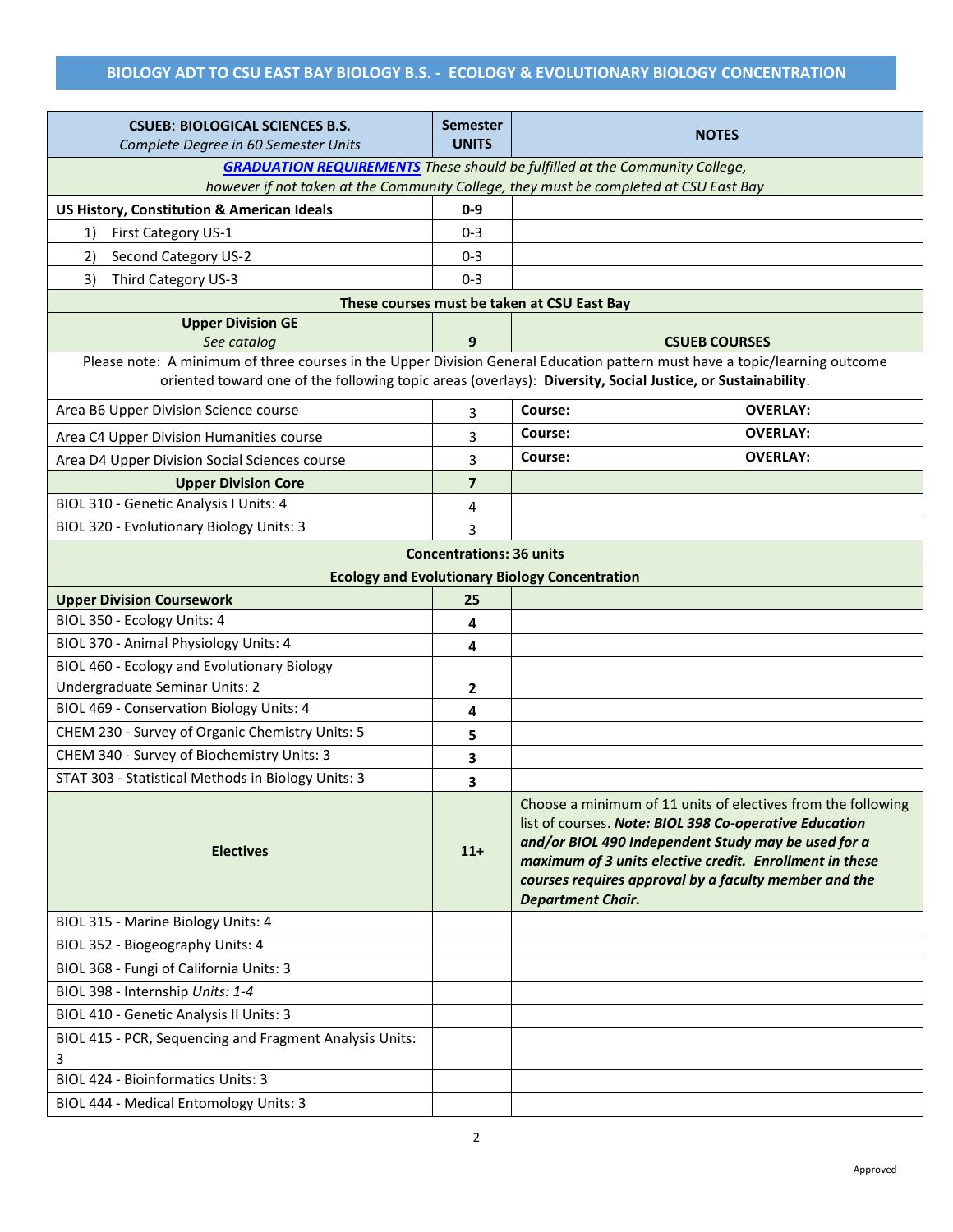| BIOL 454 - Biology of Fungi Units: 4       |    |                                                     |
|--------------------------------------------|----|-----------------------------------------------------|
| BIOL 455 - Vertebrate Biology Units: 4     |    |                                                     |
| BIOL 458 - Animal Behavior Units: 4        |    |                                                     |
| BIOL 466 - Population Biology Units: 4     |    |                                                     |
| BIOL 468 - Molecular Ecology Units: 4      |    |                                                     |
| BIOL 475 - Global Change Biology Units: 4  |    |                                                     |
| BIOL 490 - Independent Study Units: 1-4    |    |                                                     |
| <b>ADDITIONAL COURSE to reach 60 Units</b> |    | These courses may be additional Major Courses       |
|                                            | 4  | or prerequisites not taken at the Community College |
| If needed                                  |    |                                                     |
| <b>Total Semester Units at CSUEB</b>       | 60 | 60                                                  |